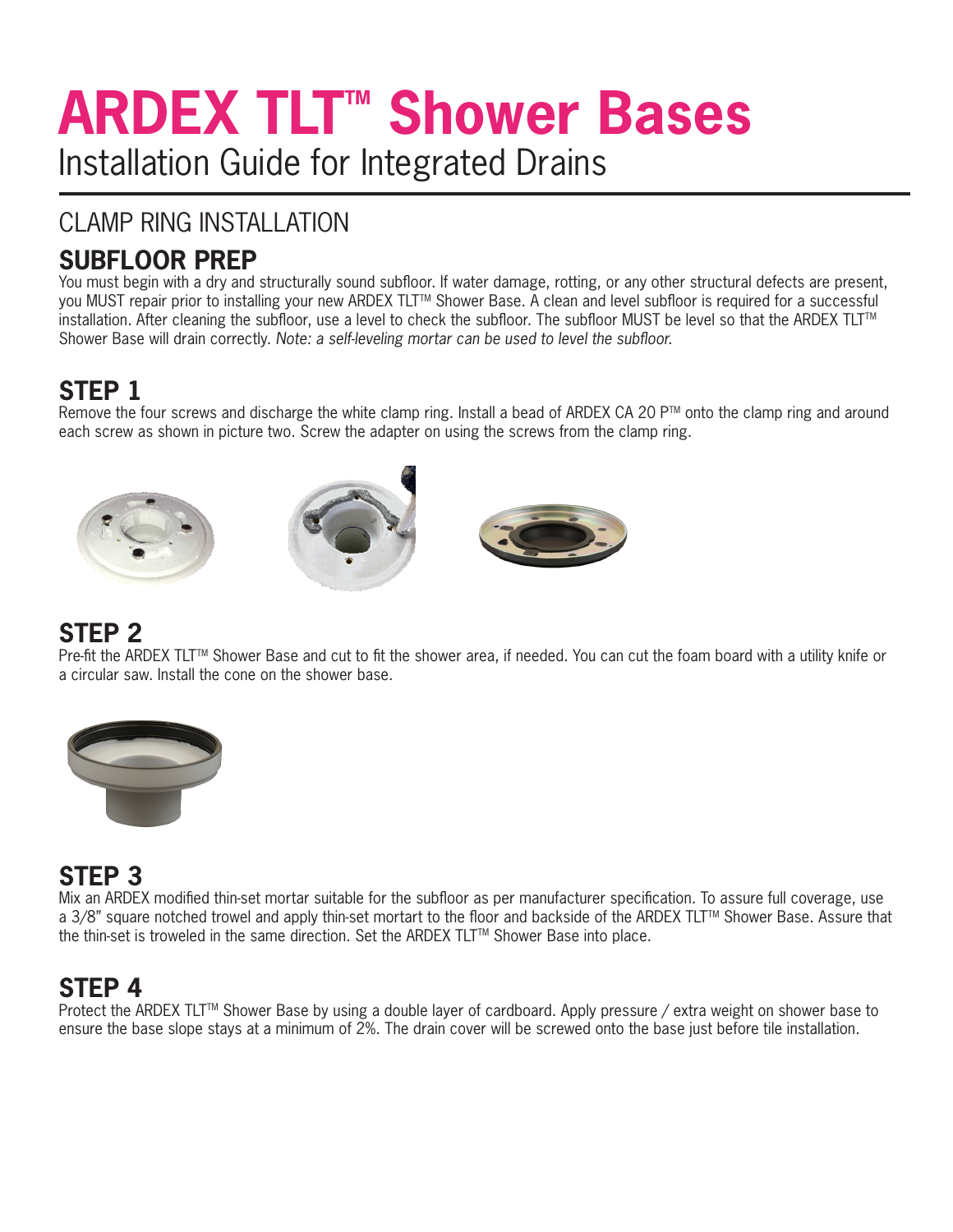## CONNECTITE® DWV FITTING INSTALLATION

## **SUBFLOOR PREP**

You must begin with a dry and structurally sound subfloor. If water damage, rotting, or any other structural defects are present, you MUST repair prior to installing your new ARDEX TLT™ Shower Base. A clean and level subfloor is required for a successful installation. After cleaning the subfloor, use a level to check the subfloor. The subfloor MUST be level so that the ARDEX TLT<sup>™</sup> Shower Base will drain correctly. *Note: a self-leveling mortar can be used to level the subfloor.*

## **STEP 1**

Cut the PVC pipe down to  $1\frac{1}{8}$  -  $1\frac{1}{4}$ " below subfloor by using an internal PVC pipe cutter drill bit. Use a 2" CONNECTITE® (from Drain Kit Box) and follow the easy to install CONNECTITE® installation instructions.





## **STEP 2**

Pre-fit the ARDEX TLT™ Shower Base and cut to fit the shower area, if needed. You can cut the foam board with a utility knife or a circular saw. If the hole in the subfloor is wider than 4" in diameter, use the metal plate to support the area around the PVC pipe. Install the adapter to the CONNECTITE® and follow the easy to install CONNECTITE® installation instructions. The adapter has to sit 1/4" above the level subfloor.



## **STEP 3**

Mix an ARDEX modified thin-set mortar suitable for the subfloor as per manufacturer specification. To assure full coverage, use a 3/8" square notched trowel and apply thin-set mortart to the floor and backside of the ARDEX TLT™ Shower Base. Assure that the thin-set is troweled in the same direction. Set the ARDEX TLT™ Shower Base into place.

#### STEP 4

Protect the ARDEX TLT<sup>™</sup> Shower Base by using a double layer of cardboard. Apply pressure / extra weight on shower base to ensure the base slope stays at a minimum of 2%. The drain cover will be screwed onto the base just before tile installation.